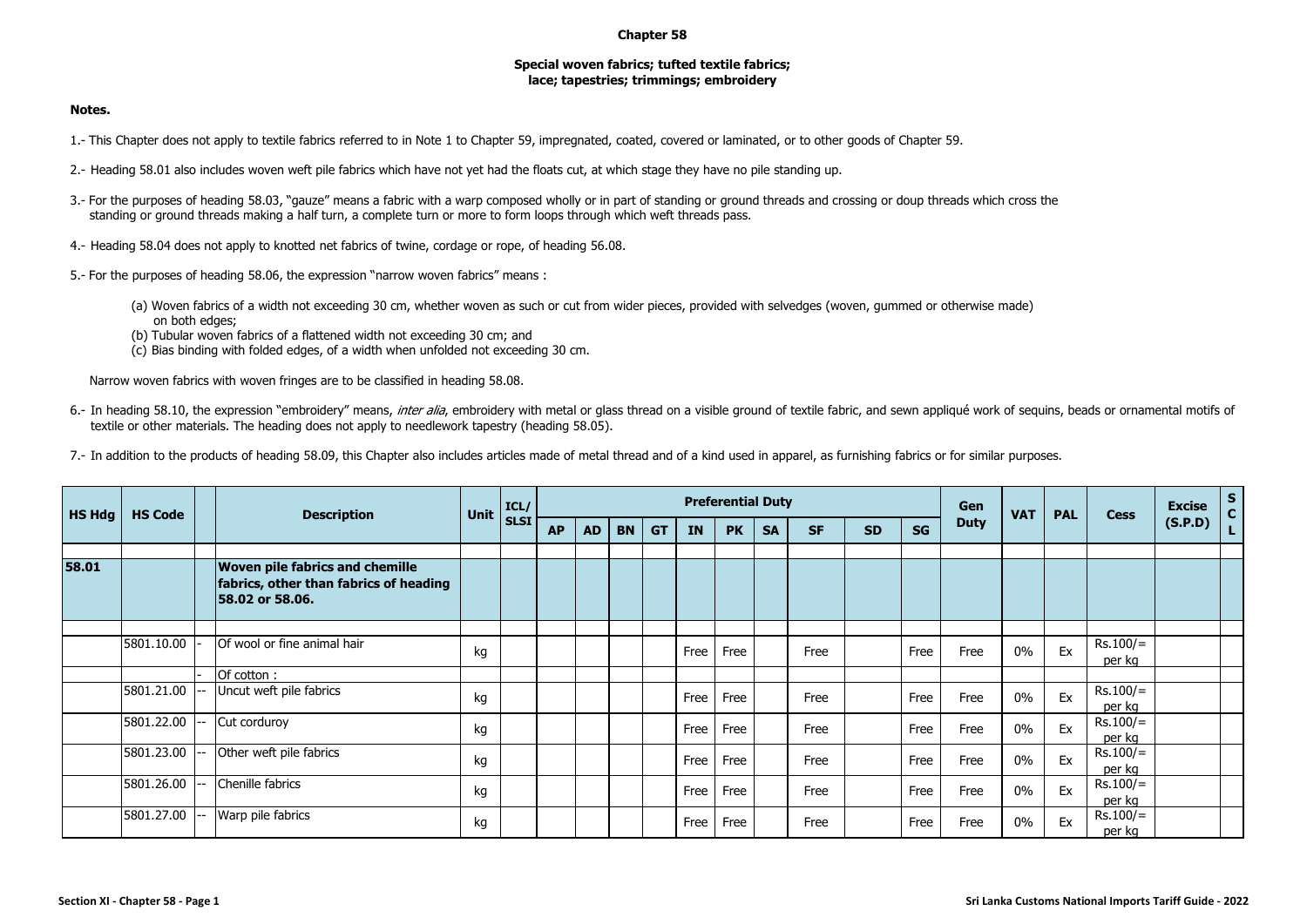| <b>HS Hdg</b> | <b>HS Code</b> | <b>Description</b>                                                                                                                                                                            | Unit | ICL/<br><b>SLSI</b> | <b>Preferential Duty</b> |           |           |           |           |           |           |                 |                                       |           |                               | <b>VAT</b> | <b>PAL</b> | <b>Cess</b>          | <b>Excise</b> | $\frac{{\sf s}}{{\sf c}}$ |
|---------------|----------------|-----------------------------------------------------------------------------------------------------------------------------------------------------------------------------------------------|------|---------------------|--------------------------|-----------|-----------|-----------|-----------|-----------|-----------|-----------------|---------------------------------------|-----------|-------------------------------|------------|------------|----------------------|---------------|---------------------------|
|               |                |                                                                                                                                                                                               |      |                     | <b>AP</b>                | <b>AD</b> | <b>BN</b> | <b>GT</b> | <b>IN</b> | <b>PK</b> | <b>SA</b> | <b>SF</b>       | <b>SD</b>                             | <b>SG</b> | <b>Duty</b>                   |            |            |                      | (S.P.D)       | $\mathbf L$               |
|               |                |                                                                                                                                                                                               |      |                     |                          |           |           |           |           |           |           |                 |                                       |           |                               |            |            |                      |               |                           |
|               | 5801.31.00     | Of man-made fibres :<br>Uncut weft pile fabrics                                                                                                                                               |      |                     |                          |           |           |           |           |           |           |                 |                                       |           |                               |            |            | $Rs.100/=$           |               |                           |
|               |                |                                                                                                                                                                                               | kg   |                     |                          |           |           |           | Free      | Free      |           | Free            |                                       | Free      | Free                          | 0%         | Ex         | per kg               |               |                           |
|               | 5801.32.00     | Cut corduroy                                                                                                                                                                                  | kg   |                     |                          |           |           |           | Free      | Free      |           | Free            |                                       | Free      | Free                          | 0%         | Ex         | $Rs.100/=$<br>per kg |               |                           |
|               | 5801.33.00     | Other weft pile fabrics                                                                                                                                                                       | kg   |                     |                          |           |           |           | Free      | Free      |           | Free            |                                       | Free      | Free                          | $0\%$      | Ex         | $Rs.100/=$<br>per kg |               |                           |
|               | 5801.36.00     | Chenille fabrics                                                                                                                                                                              | kg   |                     |                          |           |           |           | Free      | Free      |           | Free            |                                       | Free      | Free                          | $0\%$      | Ex         | $Rs.100/=$<br>per kg |               |                           |
|               | 5801.37.00     | Warp pile fabrics                                                                                                                                                                             | kg   |                     |                          |           |           |           | Free      | Free      |           | Free            |                                       | Free      | Free                          | 0%         | Ex         | $Rs.100/=$<br>per kg |               |                           |
|               | 5801.90.00     | Of other textile materials                                                                                                                                                                    | kg   |                     |                          |           |           |           | Free      | Free      |           | Free            |                                       | Free      | Free                          | $0\%$      | Ex         | $Rs.100/=$<br>per kg |               |                           |
| 58.02         |                | Terry toweling and similar woven<br>terry fabrics, other than narrow<br>fabrics of heading 58.06; tufted<br>textile fabrics, other than products of<br>heading 57.03.                         |      |                     |                          |           |           |           |           |           |           |                 |                                       |           |                               |            |            |                      |               |                           |
|               |                |                                                                                                                                                                                               |      |                     |                          |           |           |           |           |           |           |                 |                                       |           |                               |            |            |                      |               |                           |
|               |                | Terry toweling and similar woven terry<br>fabrics, of cotton :                                                                                                                                |      |                     |                          |           |           |           |           |           |           |                 |                                       |           |                               |            |            |                      |               |                           |
|               | 5802.11.00     | Unbleached                                                                                                                                                                                    | kg   |                     |                          |           |           |           | Free      | Free      |           | Free            |                                       | Free      | Free                          | 0%         | Ex         | $Rs.75/=$<br>per kg  |               |                           |
|               | 5802.19.00     | Other                                                                                                                                                                                         | kg   |                     |                          |           |           |           | Free      | Free      |           | Free            |                                       | Free      | Free                          | $0\%$      | Ex         | $Rs.50/=$<br>per kg  |               |                           |
|               | 5802.20.00     | Terry toweling and similar woven terry<br>fabrics, of other textile materials                                                                                                                 | kg   |                     |                          |           |           |           | Free      | Free      |           | Free            |                                       | Free      | Free                          | $0\%$      | Ex         | $Rs.100/=$<br>per kg |               |                           |
|               | 5802.30.00     | Tufted textile fabrics                                                                                                                                                                        | kg   |                     |                          |           |           |           | Free      | Free      |           | Free            |                                       | Free      | Free                          | 0%         | Ex         | $Rs.100/=$<br>per kg |               |                           |
| 58.03         | 5803.00.00     | Gauze, other than narrow fabrics of<br>heading 58.06.                                                                                                                                         | kg   |                     |                          |           |           |           |           |           |           |                 |                                       |           | 10% or<br>Rs. 165/-<br>per kg | 8%         | 10.0%      | $Rs.100/=$<br>per kg |               |                           |
| 58.04         |                | Tulles and other net fabrics, not<br>including woven, knitted or crocheted<br>fabrics; lace in the piece, in strips or<br>in motifs, other than fabrics of<br>heading $60.02$ to $60.06$ (+). |      |                     |                          |           |           |           |           |           |           |                 |                                       |           |                               |            |            |                      |               |                           |
|               |                |                                                                                                                                                                                               |      |                     |                          |           |           |           |           |           |           |                 |                                       |           |                               |            |            |                      |               |                           |
|               | 5804.10        | Tulles and other net fabrics :<br>Knotted netting:                                                                                                                                            |      |                     |                          |           |           |           |           |           |           |                 |                                       |           |                               |            |            |                      |               |                           |
|               | 5804.10.11     | Of monofilament                                                                                                                                                                               | kg   | -L                  |                          |           |           |           | Free      | Free      |           | 5% or<br>per kg | 5% or<br>Rs. 110/-Rs. 110/-<br>per kg |           | 10% or<br>Rs. 220/-<br>per kg | 8%         | 10.0%      | $Rs.50/=$<br>per kg  |               |                           |
|               | 5804.10.19     | <b>Other</b>                                                                                                                                                                                  | kg   |                     |                          |           |           |           | Free      | Free      |           | 5%              | 4.5%                                  | Free      | Free                          | 8%         | 10.0%      | $Rs.200/=$<br>per kg |               |                           |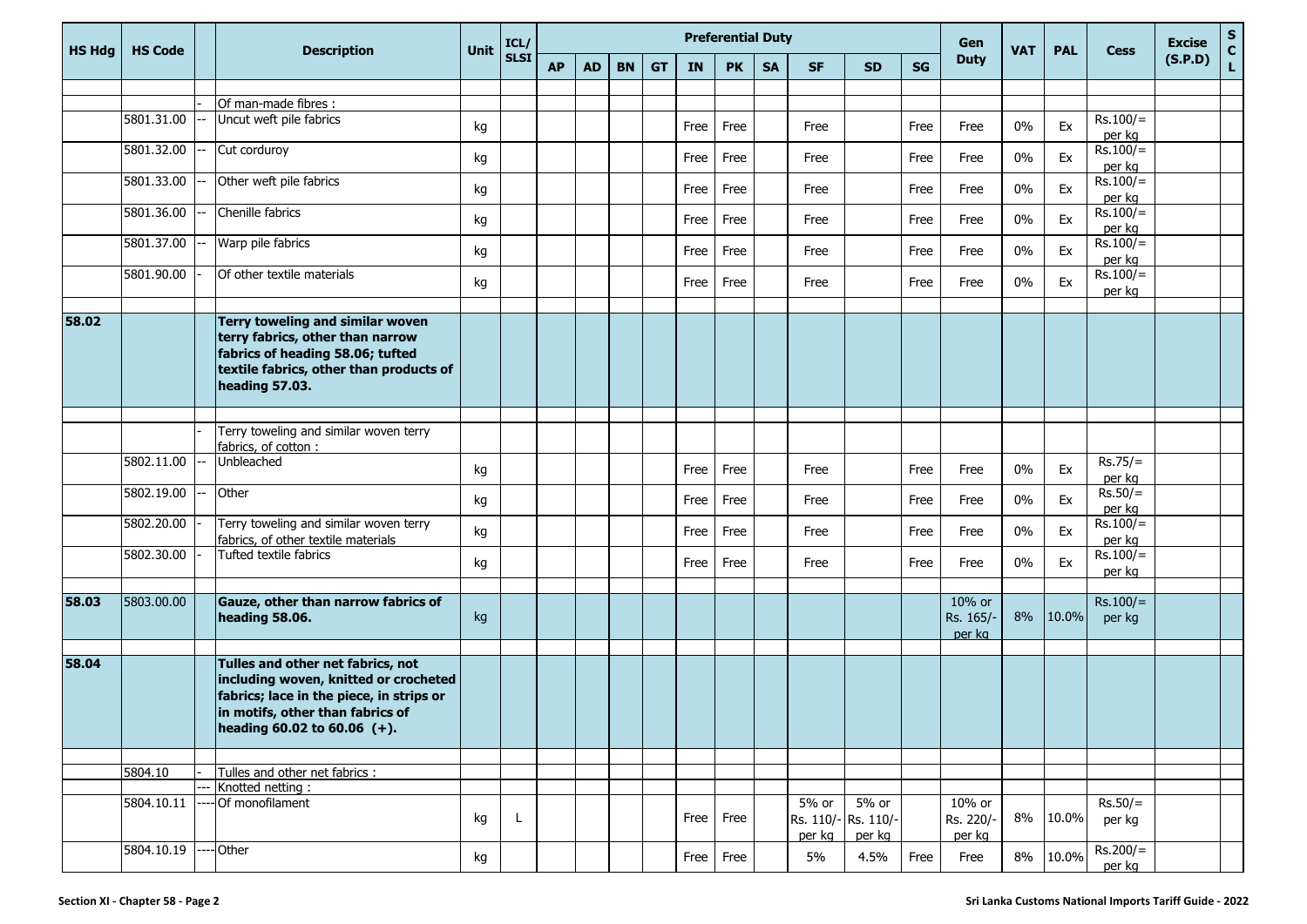| <b>HS Hda</b> | <b>HS Code</b> | <b>Description</b>                                                                                                                                                                                    | Unit | ICL/        | <b>Preferential Duty</b> |           |           |           |             |           |           |                               |                               |           | Gen                          | <b>VAT</b> | <b>PAL</b> | <b>Cess</b>          | <b>Excise</b> | $\mathbf S$<br>$\mathbf{C}$ |
|---------------|----------------|-------------------------------------------------------------------------------------------------------------------------------------------------------------------------------------------------------|------|-------------|--------------------------|-----------|-----------|-----------|-------------|-----------|-----------|-------------------------------|-------------------------------|-----------|------------------------------|------------|------------|----------------------|---------------|-----------------------------|
|               |                |                                                                                                                                                                                                       |      | <b>SLSI</b> | <b>AP</b>                | <b>AD</b> | <b>BN</b> | <b>GT</b> | <b>IN</b>   | <b>PK</b> | <b>SA</b> | <b>SF</b>                     | <b>SD</b>                     | <b>SG</b> | <b>Duty</b>                  |            |            |                      | (S.P.D)       | $\mathbf L$                 |
|               | 5804.10.90     | Other                                                                                                                                                                                                 | kg   |             |                          |           |           |           | Free        | Free      |           | $5%$ or<br>Rs. 50/-<br>per kg | 4.5% or<br>Rs. 45/-<br>per kg |           | 10% or<br>Rs. 99/-<br>per kg | 8%         | 10.0%      | $Rs.50/=$<br>per kg  |               |                             |
|               |                | Mechanically made lace:                                                                                                                                                                               |      |             |                          |           |           |           |             |           |           |                               |                               |           |                              |            |            |                      |               |                             |
|               | 5804.21.00     | Of man-made fibres                                                                                                                                                                                    | kg   |             | Free                     |           |           |           | Free        | Free      |           | Free                          |                               | Free      | Free                         | 0%         | Ex         | $Rs.100/=$<br>per kg |               |                             |
|               | 5804.29.00     | Of other textile materials                                                                                                                                                                            |      |             |                          |           |           |           | Free        | Free      |           | Free                          |                               | Free      | Free                         | $0\%$      | Ex         | $Rs.100/=$<br>per kg |               |                             |
|               | 5804.30.00     | Hand-made lace                                                                                                                                                                                        | kg   |             |                          |           |           |           | Free        | Free      |           | Free                          |                               | Free      | Free                         | $0\%$      | Ex         | $Rs.100/=$<br>per kg |               |                             |
|               |                |                                                                                                                                                                                                       |      |             |                          |           |           |           |             |           |           |                               |                               |           |                              |            |            |                      |               |                             |
| 58.05         | 5805.00.00     | Hand-woven tapestries of the type<br>Gobelins, Flanders, Aubusson,<br>Beauvais and the like, and needle-<br>worked tapestries (for example, petit<br>point, cross stitch), whether or not<br>made up. | kg   |             |                          |           |           |           | <b>Free</b> | Free      |           | Free                          |                               | Free      | Free                         | 8%         | 10.0%      | $Rs.50/=$<br>per kg  |               |                             |
| 58.06         |                | Narrow woven fabrics, other than<br>goods of heading 58.07; narrow<br>fabrics consisting of warp without<br>weft assembled by means of an<br>adhesive (bolducs).                                      |      |             |                          |           |           |           |             |           |           |                               |                               |           |                              |            |            |                      |               |                             |
|               |                |                                                                                                                                                                                                       |      |             |                          |           |           |           |             |           |           |                               |                               |           |                              |            |            |                      |               |                             |
|               | 5806.10.00     | Woven pile fabrics (including terrt towelling<br>and similar terrt fabrics) and chenille<br>fabrics                                                                                                   | kg   |             |                          |           |           |           | Free        | Free      |           | Free                          |                               | Free      | Free                         | 0%         | Ex         | $Rs.100/=$<br>per kg |               |                             |
|               | 5806.20.00     | Other woven fabrics, containing by weight<br>5% or more of elastomeric yarn or rubber<br>thread                                                                                                       | kg   |             |                          |           |           |           | Free        | Free      |           | Free                          |                               | Free      | Free                         | $0\%$      | Ex         | $Rs.100/=$<br>per kg |               |                             |
|               |                | Other woven fabrics :                                                                                                                                                                                 |      |             |                          |           |           |           |             |           |           |                               |                               |           |                              |            |            |                      |               |                             |
|               | 5806.31.00     | Of cotton                                                                                                                                                                                             | kg   |             |                          |           |           |           | Free        | Free      |           | Free                          |                               | Free      | Free                         | 0%         | Ex         | $Rs.100/=$<br>per kg |               |                             |
|               | 5806.32.00     | Of man-made fibres                                                                                                                                                                                    | kg   |             |                          |           |           |           | Free        | Free      |           | Free                          |                               | Free      | Free                         | $0\%$      | Ex         | $Rs.100/=$<br>per kg |               |                             |
|               | 5806.39.00     | Of other textile materials                                                                                                                                                                            | kg   |             |                          |           |           |           | Free        | Free      |           | Free                          |                               | Free      | Free                         | 0%         | Ex         | $Rs.100/=$<br>per kg |               |                             |
|               | 5806.40.00     | Fabrics consisting of warp without weft<br>assembled by means of an adhesive<br>(bolducs)                                                                                                             | kg   |             |                          |           |           |           | Free        | Free      |           | Free                          |                               | Free      | Free                         | $0\%$      | Ex         | $Rs.100/=$<br>per kg |               |                             |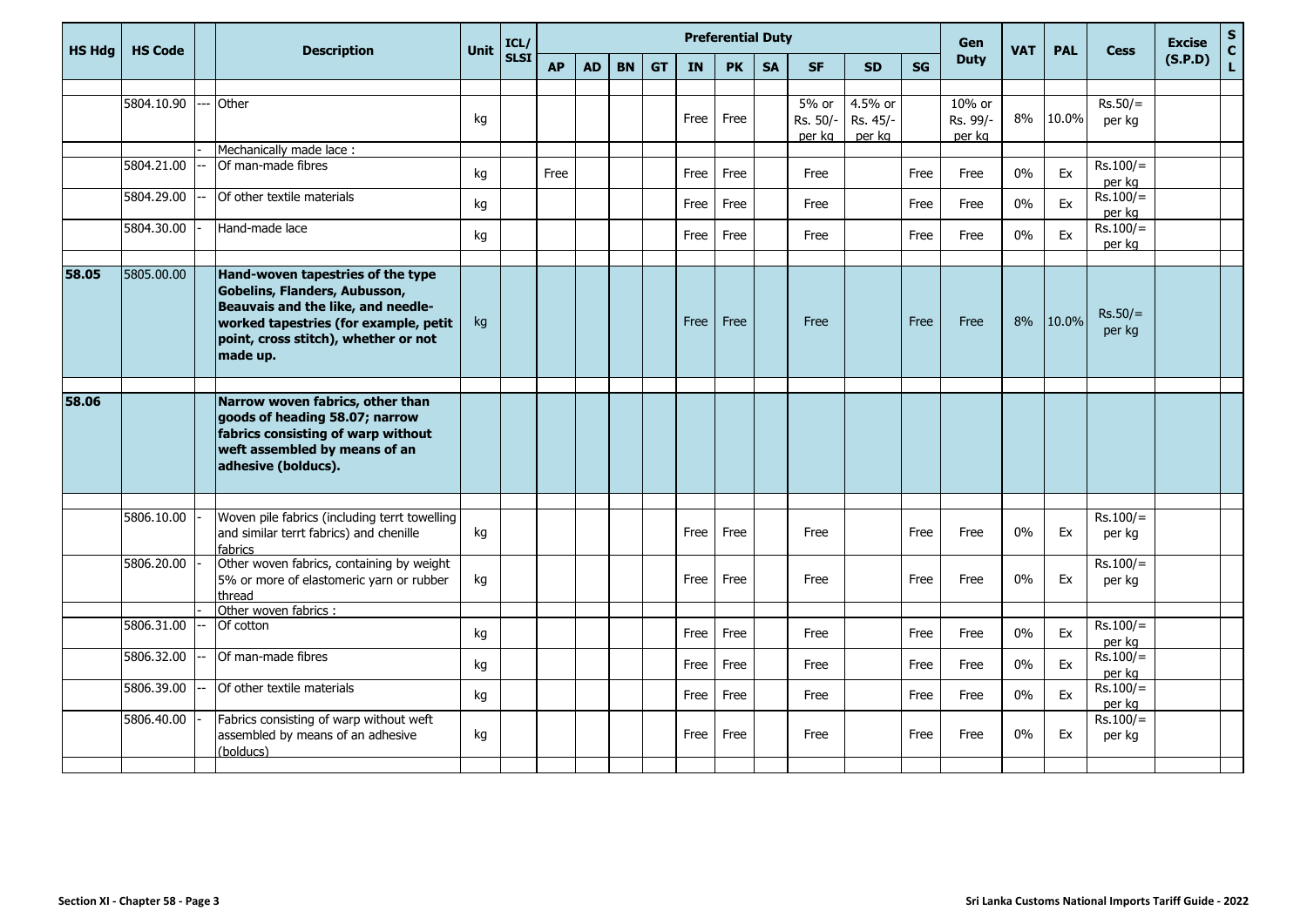| <b>HS Hdg</b> | <b>HS Code</b> | <b>Description</b>                                                                                                                                                                                                 | <b>Unit</b> | ICL/        | <b>Preferential Duty</b> |           |           |           |           |           |           |           |           |           |             | <b>VAT</b> | <b>PAL</b> | <b>Cess</b>                   | <b>Excise</b> | ${\sf s}$     |
|---------------|----------------|--------------------------------------------------------------------------------------------------------------------------------------------------------------------------------------------------------------------|-------------|-------------|--------------------------|-----------|-----------|-----------|-----------|-----------|-----------|-----------|-----------|-----------|-------------|------------|------------|-------------------------------|---------------|---------------|
|               |                |                                                                                                                                                                                                                    |             | <b>SLSI</b> | <b>AP</b>                | <b>AD</b> | <b>BN</b> | <b>GT</b> | <b>IN</b> | <b>PK</b> | <b>SA</b> | <b>SF</b> | <b>SD</b> | <b>SG</b> | <b>Duty</b> |            |            |                               | (S.P.D)       | $\frac{c}{L}$ |
| 58.07         |                | Labels, badges and similar articles of<br>textile materials, in the piece, in<br>strips or cut to shape or size, not<br>embroidered.                                                                               |             |             |                          |           |           |           |           |           |           |           |           |           |             |            |            |                               |               |               |
|               | 5807.10.00     | Woven                                                                                                                                                                                                              | kg          |             |                          |           |           |           | Free      | Free      |           | Free      |           | Free      | Free        | 8%         | 10.0%      | $Rs.50/=$<br>per kg           |               |               |
|               | 5807.90.00     | Other                                                                                                                                                                                                              | kg          |             |                          |           |           |           | Free      | Free      |           | Free      |           | Free      | Free        | 8%         | 10.0%      | $Rs.50/=$<br>per kg           |               |               |
| 58.08         |                | Braids in the piece; ornamental<br>trimmings in the piece, without<br>embroidery, other than knitted or<br>crocheted; tassels, pompons and<br>similar articles.                                                    |             |             |                          |           |           |           |           |           |           |           |           |           |             |            |            |                               |               |               |
|               | 5808.10.00     | Braids in the piece                                                                                                                                                                                                | kg          |             |                          |           |           |           | Free      | Free      |           | Free      |           | Free      | Free        | 8%         | 10.0%      | $Rs.50/=$                     |               |               |
|               | 5808.90.00     | Other                                                                                                                                                                                                              | kg          |             |                          |           |           |           | Free      | Free      |           | Free      |           | Free      | Free        | 8%         | 10.0%      | per kg<br>$Rs.50/=$<br>per kg |               |               |
| 58.09         | 5809.00.00     | Woven fabrics of metal thread and<br>woven fabrics of metallised yarn of<br>heading 56.05, of a kind used in<br>apparel, as furnishing fabrics or for<br>similar purposes, not elsewhere<br>specified or included. | kg          |             |                          |           |           |           | Free      | Free      |           | Free      |           | Free      | Free        | 0%         | Ex         | $Rs.100/=$<br>per kg          |               |               |
| 58.10         |                | Embroidery in the piece, in strips or<br>in motifs $(+)$ .                                                                                                                                                         |             |             |                          |           |           |           |           |           |           |           |           |           |             |            |            |                               |               |               |
|               | 5810.10.00     | Embroidery without visible ground                                                                                                                                                                                  | kg          |             |                          |           |           |           | Free      | Free      |           | Free      |           | Free      | Free        | 8%         | 10.0%      | $Rs.50/=$<br>per kg           |               |               |
|               | 5810.91.00     | Other embroidery:<br>Of cotton                                                                                                                                                                                     | kg          |             |                          |           |           |           | Free      | Free      |           | Free      |           | Free      | Free        | 8%         | 10.0%      | $Rs.50/=$<br>per kg           |               |               |
|               | 5810.92.00     | Of man-made fibres                                                                                                                                                                                                 | kg          |             | Free                     |           |           |           | Free      | Free      |           | Free      |           | Free      | Free        | 8%         | 10.0%      | $Rs.50/=$<br>per kg           |               |               |
|               | 5810.99.00     | Of other textile materials                                                                                                                                                                                         | kg          |             |                          |           |           |           | Free      | Free      |           | Free      |           | Free      | Free        | 8%         | 10.0%      | $Rs.50/=$<br>per kg           |               |               |
|               |                |                                                                                                                                                                                                                    |             |             |                          |           |           |           |           |           |           |           |           |           |             |            |            |                               |               |               |